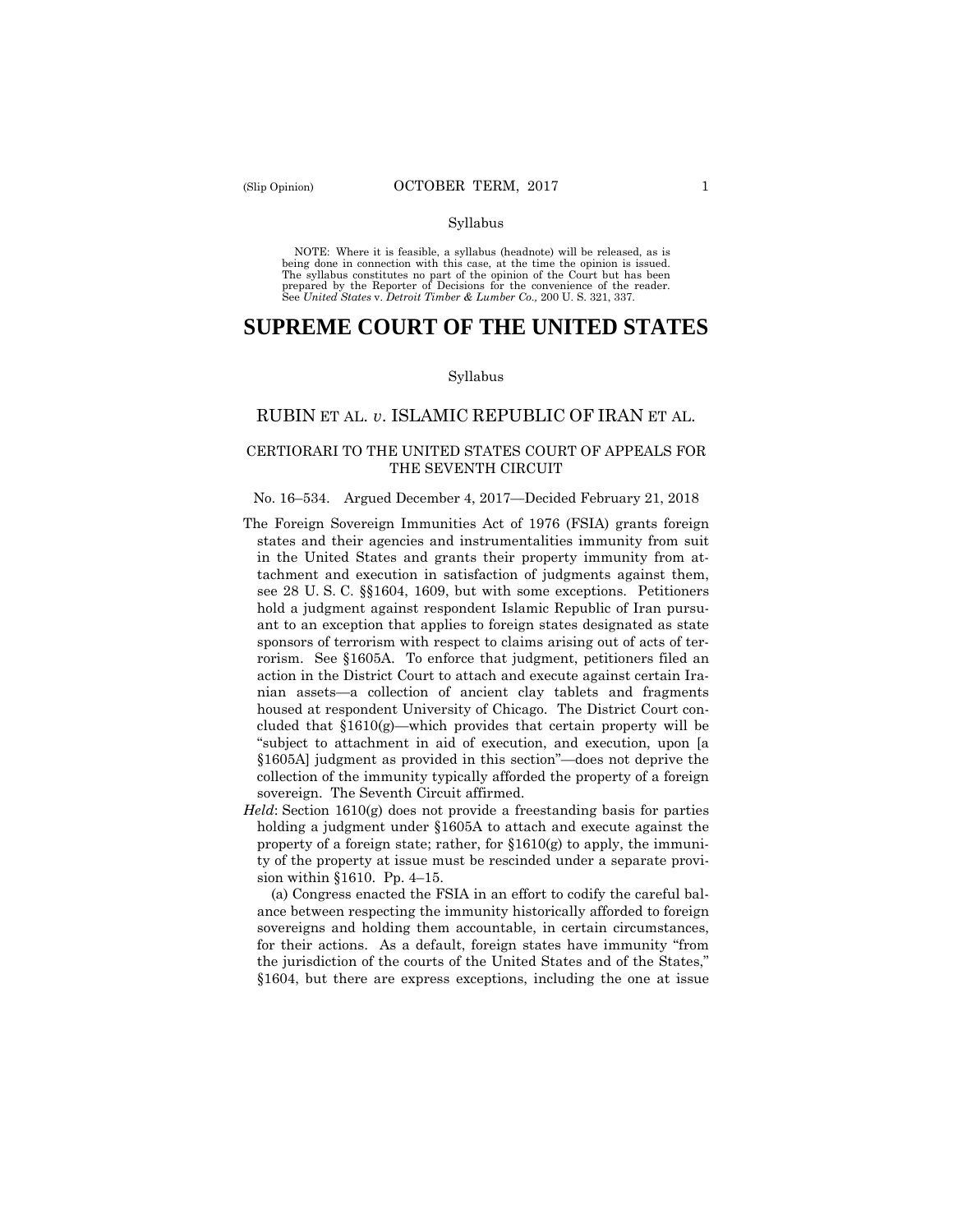#### Syllabus

 United States shall not be immune from attachment and execution §1610(g) serves to abrogate *Bancec* where a §1605A judgment holder here, for state sponsors of terrorism, see  $$1605A(a)$ . The FSIA similarly provides as a default that "the property in the United States of a foreign state shall be immune from attachment arrest and execution." §1609. But §1610 outlines certain exceptions to this immunity. For example, §1610(a)(7) provides that property in the United States of a foreign state that is used for a commercial activity in the where the plaintiff holds a §1605A judgment against the foreign state. Before 2008, the FSIA did not expressly address under which circumstances a foreign state's agencies or instrumentalities could be held liable for judgments against the state. The Court had addressed that question in *First Nat. City Bank* v. *Banco Para el Comercio Exterior de Cuba*, 462 U. S. 611, 628 (*Bancec*), and held that, as a default, agencies and instrumentalities of a foreign state are separate legal entities that cannot be held liable. It recognized the availability of exceptions, however, and left the lower courts to determine whether an exception applied on a case-by-case basis. The lower courts coalesced around five relevant factors (the *Bancec* factors) to assist in those determinations. In 2008, Congress amended the FSIA, adding §1610(g). Subparagraphs (A) through (E) incorporate almost verbatim the *Bancec* factors, leaving no dispute that, at a minimum, seeks to satisfy a judgment held against the foreign state. The question here is whether, in addition to abrogating *Bancec*, it provides a freestanding exception to property immunity in the context of a §1605A judgment. Pp. 4–8.

"[n]otwithstanding any other provision of law," see  $$1610(f)(1)(A)$ . (b) The most natural reading of  $$1610(g)(1)$ 's phrase "as provided in this section" is that it refers to  $$1610$  as a whole, so that  $$1610(g)(1)$ will apply to property that is exempted from the grant of immunity as provided elsewhere in §1610. Those §1610 provisions that do unambiguously revoke the immunity of a foreign state's property employ phrases such as "shall not be immune," see §1610(a)(7), and Such textual markers are conspicuously absent from  $\S1610(g)$ . Thus, its phrase "as provided in this section" is best read to signal only that a judgment holder seeking to take advantage of  $$1610(g)(1)$  must identify a basis under one of §1610's express immunity-abrogating provisions to attach and execute against a relevant property. This reading provides relief to judgment holders who previously would not have been able to attach and execute against property of an agency or instrumentality of a foreign state in light of *Bancec*. It is also consistent with the basic interpretive canon to construe a statute so as to give effect to all of its provisions, see *Corley* v. *United States*, 556 U. S. 303, 314, and with the historical practice of rescinding attach-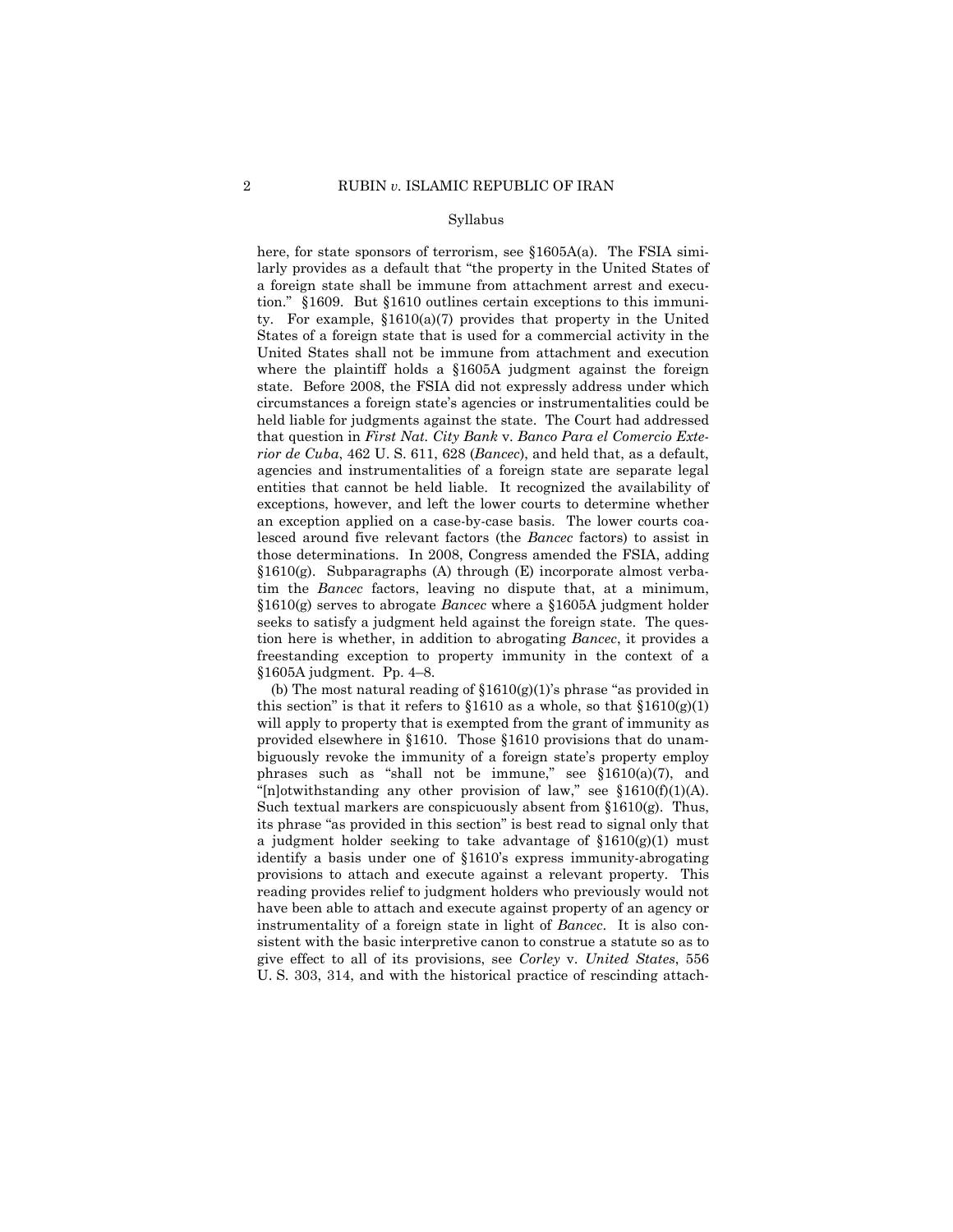#### Syllabus

ment and execution immunity primarily in the context of a foreign state's commercial acts, see *Verlinden B. V.* v. *Central Bank of Nigeria*, 461 U. S. 480, 487–488. Pp. 8–11.

(c) Petitioners' counterarguments are unpersuasive. They assert that the phrase "as provided in this section" might refer to the procedures in §1610(f)(1), which permits §1605A judgment holders to attach and execute against property associated with certain prohibited financial transactions, but which was waived by the President before it could take effect. However, it is not logical to read the phrase as indicating a congressional intent to create §1610(g) as an alternative to §1610(f)(1), particularly since Congress knows how to make clear when it is rescinding immunity. Nor could Congress have intended "as provided in this section" to refer only to  $$1610(f)(2)$ 's instruction that the Federal Government assist in identifying assets, since that provision does not provide for attachment or execution at all. Finally, there is no basis to conclude that "this section" in  $$1610(g)$  reflects a mere drafting error.

The words "property of a foreign state," which appear in the first substantive clause of §1610(g), are not rendered superfluous under the Court's reading. Section 1610(g) serves to identify in one place all the categories of property that will be available to §1605A judgment holders for attachment and execution, and commands that the availability of such property will not be limited by the *Bancec* factors. Also, without the opening clause, §1610(g) would abrogate the *Bancec*  presumption of separateness in all cases, not just those involving terrorism judgments under §1605A. Although petitioners contend that any uncertainty in §1610(g) should be resolved by giving full effect to the legislative purpose behind its enactment—removing obstacles to enforcing terrorism judgments—they offer no real support for their position that §1610(g) was intended to divest all property of a foreign state or its agencies or instrumentalities of immunity. *Bank Markazi*  v. *Peterson*, 578 U. S. \_\_\_, \_\_\_, n. 2, distinguished. Pp. 12–15.

#### 830 F. 3d 470, affirmed.

 SOTOMAYOR, J., delivered the opinion of the Court, in which all other Members joined, except KAGAN, J., who took no part in the consideration or decision of the case.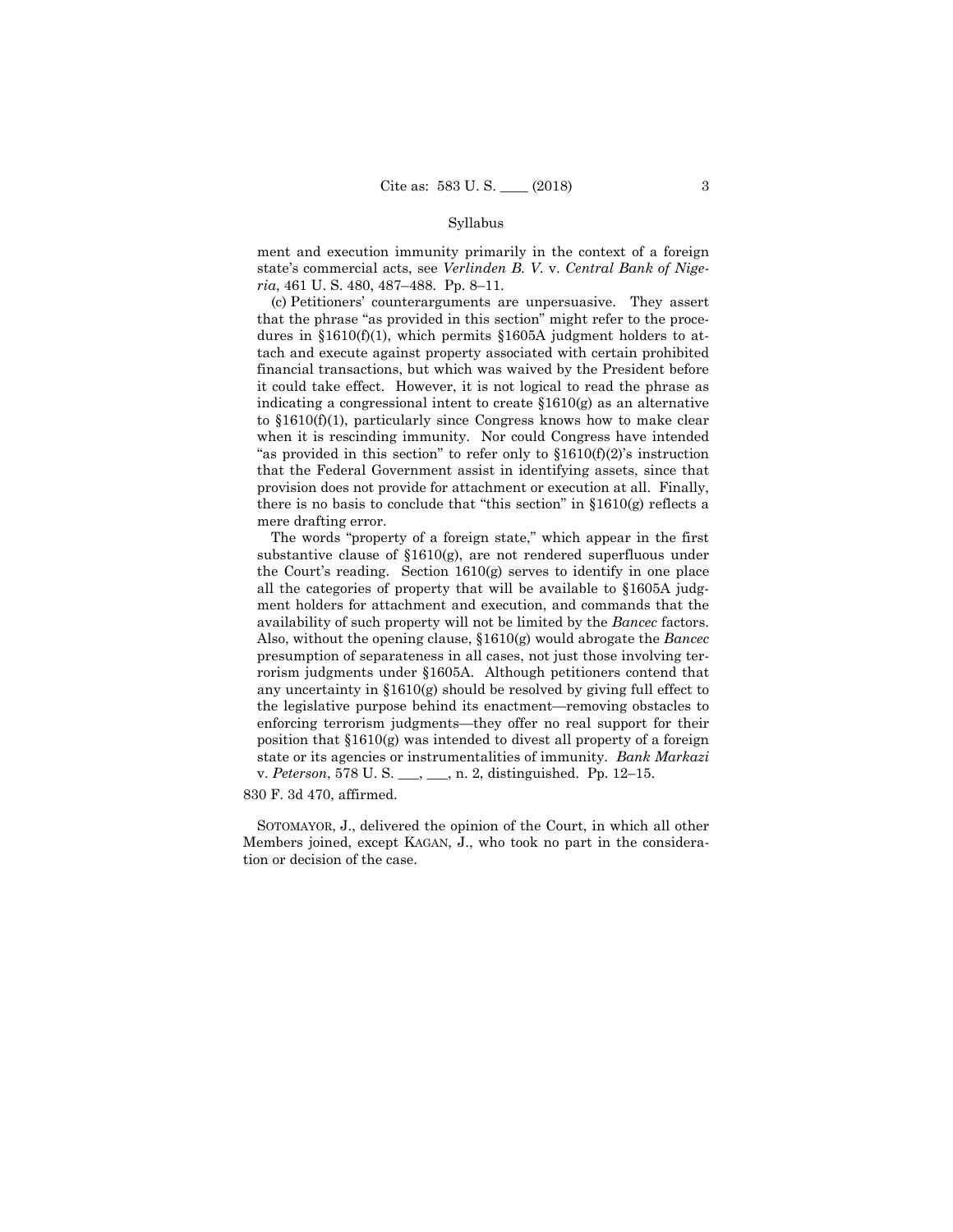preliminary print of the United States Reports. Readers are requested to notify the Reporter of Decisions, Supreme Court of the United States, Wash- ington, D. C. 20543, of any typographical or other formal errors, in order that corrections may be made before the preliminary print goes to press. NOTICE: This opinion is subject to formal revision before publication in the

## $\frac{1}{2}$  , where  $\frac{1}{2}$ **SUPREME COURT OF THE UNITED STATES**

#### $\frac{1}{2}$  ,  $\frac{1}{2}$  ,  $\frac{1}{2}$  ,  $\frac{1}{2}$  ,  $\frac{1}{2}$  ,  $\frac{1}{2}$ No. 16–534

## JENNY RUBIN, ET AL., PETITIONERS *v.* ISLAMIC REPUBLIC OF IRAN, ET AL.

## ON WRIT OF CERTIORARI TO THE UNITED STATES COURT OF APPEALS FOR THE SEVENTH CIRCUIT

#### [February 21, 2018]

## JUSTICE SOTOMAYOR delivered the opinion of the Court.

 judgments against them. See 28 U. S. C. §§1604, 1609. The Foreign Sovereign Immunities Act of 1976 (FSIA) grants foreign states and their agencies and instrumentalities immunity from suit in the United States (called jurisdictional immunity) and grants their property immunity from attachment and execution in satisfaction of But those grants of immunity are subject to exception.

Petitioners hold a judgment against respondent Islamic Republic of Iran pursuant to one such exception to jurisdictional immunity, which applies where the foreign state is designated as a state sponsor of terrorism and the claims arise out of acts of terrorism. See §1605A. The issue presented in this case is whether certain property of Iran, specifically, a collection of antiquities owned by Iran but in the possession of respondent University of Chicago, is subject to attachment and execution by petitioners in satisfaction of that judgment. Petitioners contend that the property is stripped of its immunity by another provision of the FSIA, §1610(g), which they maintain provides a blanket exception to the immunity typically afforded to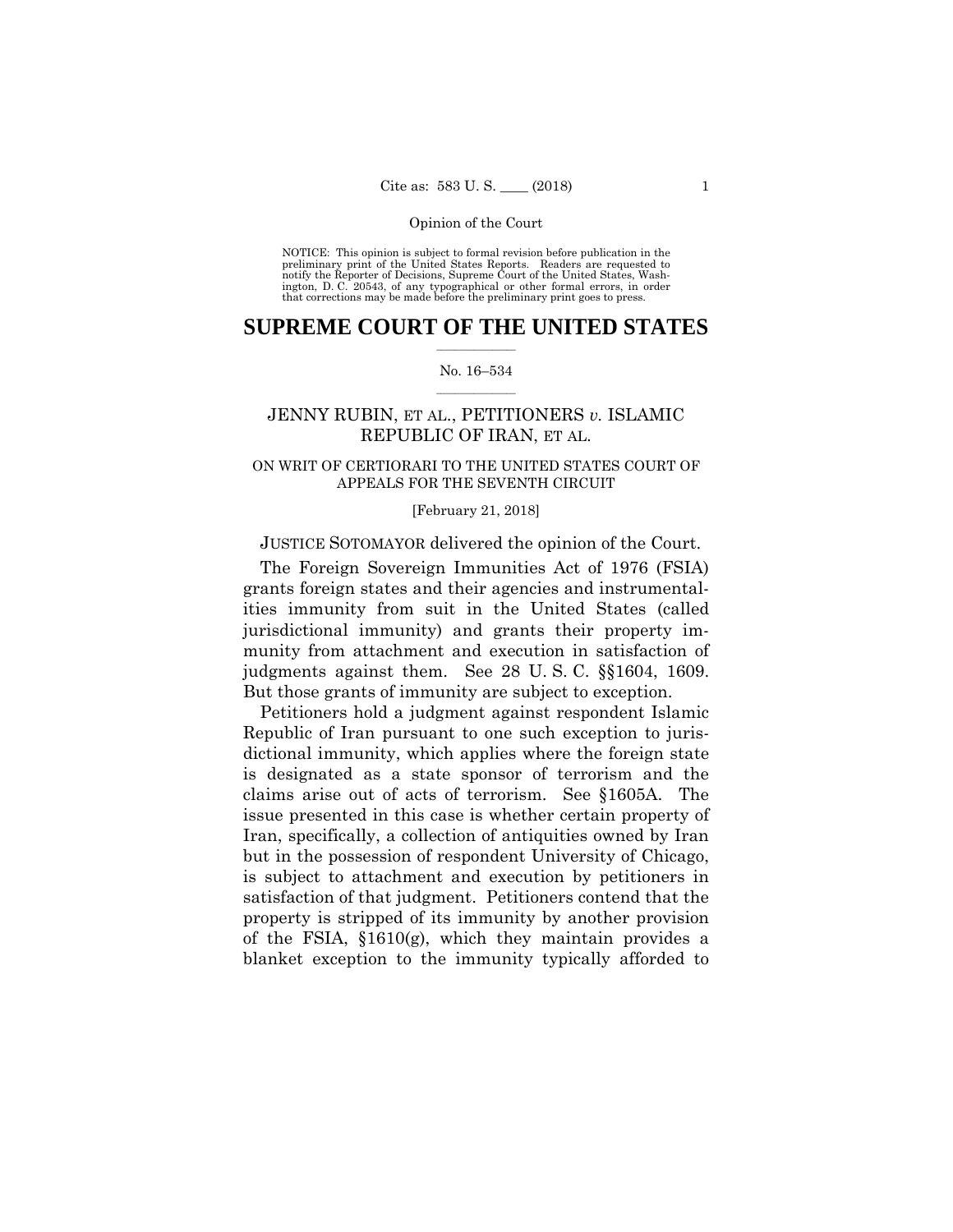the property of a foreign state where the party seeking to attach and execute holds a §1605A judgment.

We disagree. Section 1610(g) serves to identify property that will be available for attachment and execution in satisfaction of a §1605A judgment, but it does not in itself divest property of immunity. Rather, the provision's language "as provided in this section" shows that  $$1610(g)$ operates only when the property at issue is exempt from immunity as provided elsewhere in §1610. Petitioners cannot invoke  $$1610(g)$  to attach and execute against the antiquities at issue here, which petitioners have not established are exempt from immunity under any other provision in §1610.

> I A

On September 4, 1997, Hamas carried out three suicide bombings on a crowded pedestrian mall in Jerusalem, resulting in the deaths of 5 people and injuring nearly 200 others. Petitioners are United States citizens who were either wounded in the attack or are the close relatives of those who were injured. In an attempt to recover for their harm, petitioners sued Iran in the District Court for the District of Columbia, alleging that Iran was responsible for the bombing because it provided material support and training to Hamas. At the time of that action, Iran was subject to the jurisdiction of the federal courts pursuant to 28 U. S. C. §1605(a)(7) (1994 ed., Supp. II), which rescinded the immunity of foreign states designated as state sponsors of terrorism with respect to claims arising out of acts of terrorism. Iran did not appear in the action, and the District Court entered a default judgment in favor of petitioners in the amount of \$71.5 million.1

<sup>1</sup>Congress amended the FSIA in 2008 and replaced 28 U. S. C.  $$1605(a)(7)$  with a separate, more expansive provision addressing the foreign sovereign immunity of foreign states that are designated as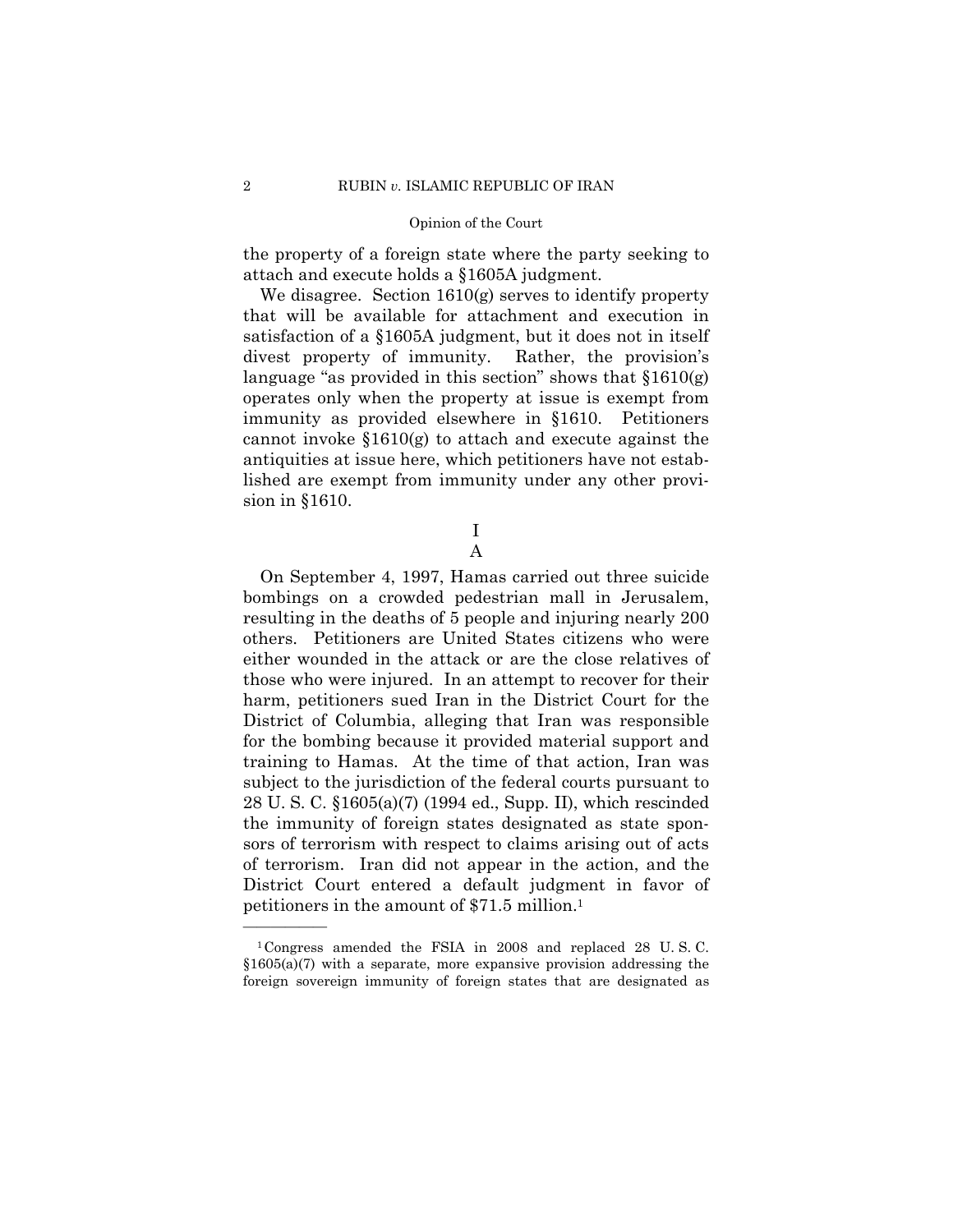When Iran did not pay the judgment, petitioners brought this action in the District Court for the Northern District of Illinois to attach and execute against certain Iranian assets located in the United States in satisfaction of their judgment. Those assets—a collection of approximately 30,000 clay tablets and fragments containing ancient writings, known as the Persepolis Collection—are in the possession of the University of Chicago, housed at its Oriental Institute. University archeologists recovered the artifacts during an excavation of the old city of Persepolis in the 1930's. In 1937, Iran loaned the collection to the Oriental Institute for research, translation, and cataloging.2

Petitioners maintained in the District Court, *inter alia*, that §1610(g) of the FSIA renders the Persepolis Collection subject to attachment and execution. The District Court concluded otherwise and held that §1610(g) does not deprive the Persepolis Collection of the immunity typically afforded the property of a foreign sovereign. The Court of Appeals for the Seventh Circuit affirmed. 830 F. 3d 470 (2016). As relevant, the Seventh Circuit held that the text of §1610(g) demonstrates that the provision serves to identify the property of a foreign state or its agencies or

state sponsors of terrorism, §1605A. See National Defense Authorization Act for Fiscal Year 2008 (NDAA), §1083(a), 122 Stat. 338–341. Shortly thereafter, petitioners moved in the District Court for an order converting their judgment under  $$1605(a)(7)$  to one under the new provision, §1605A, which the District Court granted. See *Rubin* v. *Islamic Republic of Iran*, 563 F. Supp. 2d 38, 39, n. 3 (DC 2008).<br><sup>2</sup>Petitioners also sought to execute the judgment against three other

 collections that are no longer at issue in this case: the Chogha Mish Collection, the Oriental Institute Collection, and the Herzfeld Collection. The Chogha Mish Collection has been removed from the territorial jurisdiction of the federal courts, and the Court of Appeals for the Seventh Circuit determined that the Oriental Institute Collection and Herzfeld Collection are not property of Iran. See 830 F. 3d 470, 475– 476 (2016). Petitioners do not challenge that decision here.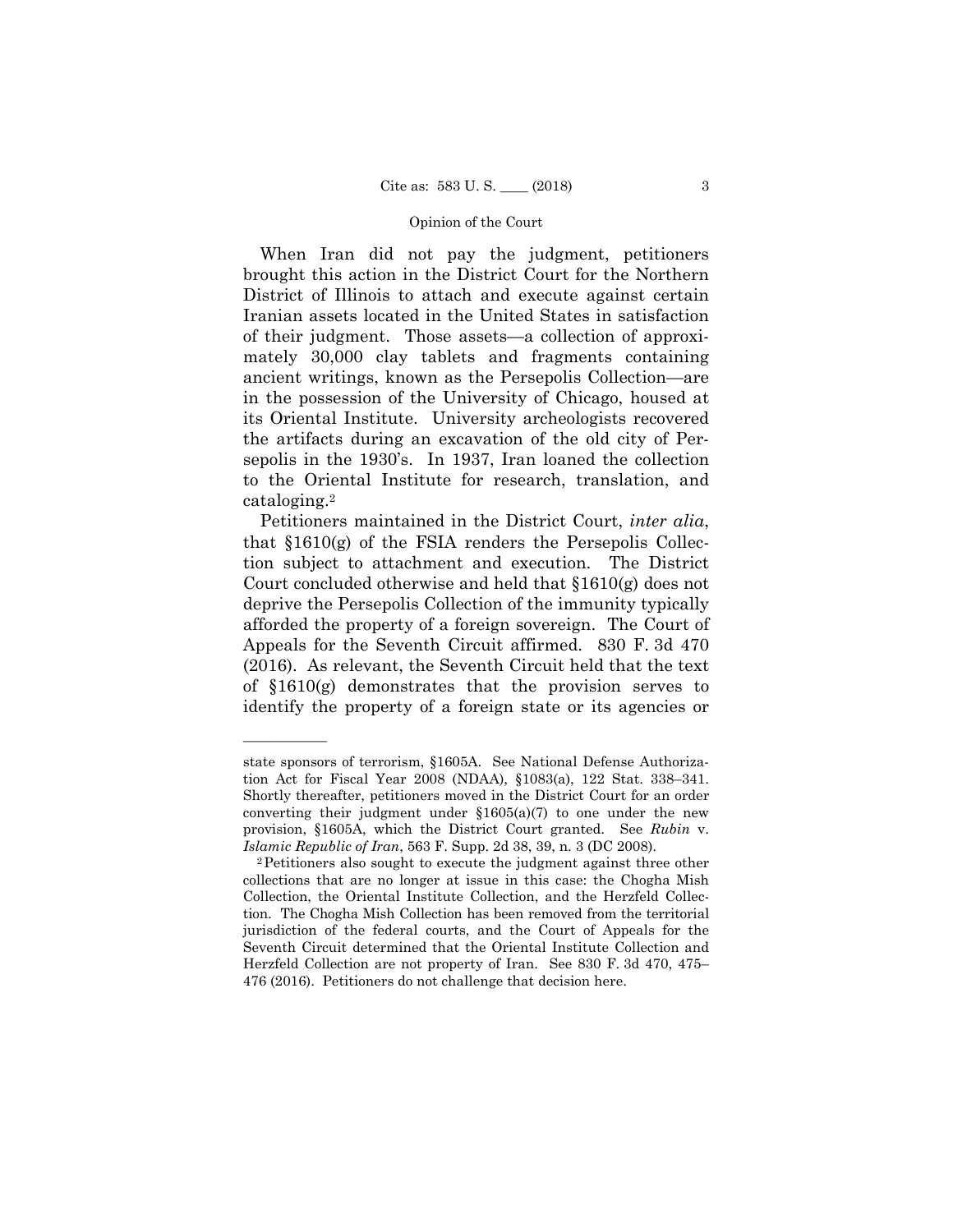immunity. The Court granted certiorari to resolve a split instrumentalities that are subject to attachment and execution, but it does not in itself divest that property of among the Courts of Appeals regarding the effect of  $$1610(g).<sup>3</sup>$  582 U.S. (2017). We agree with the conclusion of the Seventh Circuit, and therefore affirm.

### B

We start with a brief review of the historical development of foreign sovereign immunity law and the statutory framework at issue here, as it provides a helpful guide to our decision. This Court consistently has recognized that foreign sovereign immunity "is a matter of grace and comity on the part of the United States." *Verlinden B. V.*  v. *Central Bank of Nigeria*, 461 U. S. 480, 486 (1983); *Schooner Exchange* v. *McFaddon,* 7 Cranch 116, 136 (1812). In determining whether to exercise jurisdiction over suits against foreign sovereigns, courts traditionally "deferred to the decisions of the political branches . . . on whether to take jurisdiction over actions against foreign sovereigns." *Verlinden*, 461 U. S., at 486*.* 

Prior to 1952, the State Department generally held the position that foreign states enjoyed absolute immunity from all actions in the United States. See *ibid.* But, as foreign states became more involved in commercial activity in the United States, the State Department recognized that such participation "makes necessary a practice which will enable persons doing business with them to have their rights determined in the courts." J. Tate, Changed Policy

<sup>(</sup>same), with 830 F. 3d, at 481 (concluding that  $$1610(g)$  does not create 3Compare *Bennett* v. *Islamic Republic of Iran*, 825 F. 3d 949, 959 (CA9 2016) (holding that §1610(g) provides a freestanding exception to attachment and execution immunity); *Weinstein* v. *Islamic Republic of Iran*, 831 F. 3d 470, 483 (CADC 2016) (same); *Kirschenbaum* v. *650 Fifth Avenue and Related Properties*, 830 F. 3d 107, 123 (CA2 2016) a freestanding exception to immunity).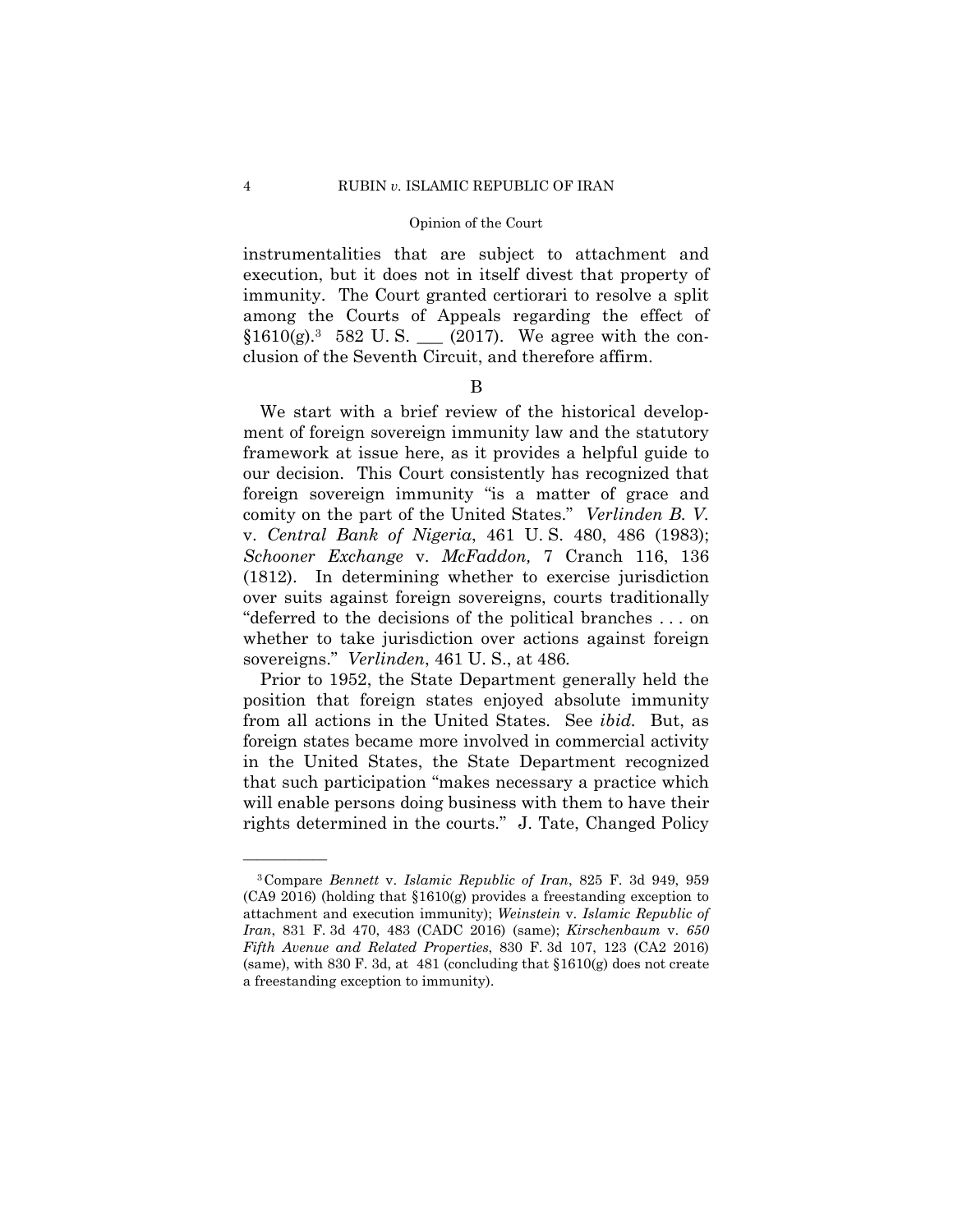Concerning the Granting of Sovereign Immunity to Foreign Governments, 26 Dept. State Bull. 984, 985 (1952). The Department began to follow the "restrictive" theory of foreign sovereign immunity in advising courts whether they should take jurisdiction in any given case. Immunity typically was afforded in cases involving a foreign sovereign's public acts, but not in "cases arising out of a foreign state's strictly commercial acts." *Verlinden*, 461 U. S., at 487.

In 1976, Congress enacted the FSIA in an effort to codify this careful balance between respecting the immunity historically afforded to foreign sovereigns and holding them accountable, in certain circumstances, for their actions. 90 Stat. 2891, as amended, 28 U. S. C. §1602 *et seq.* "For the most part, the Act" tracks "the restrictive theory of sovereign immunity." *Verlinden*, 461 U. S., at 488. As a default, foreign states enjoy immunity "from the jurisdiction of the courts of the United States and of the States." §1604. But this immunity is subject to certain express exceptions. For example, in line with the restrictive theory, a foreign sovereign will be stripped of jurisdictional immunity when a claim is based upon commercial activity it carried out in the United States. See, *e.g.,*  $§1605(a)(2)$ . The FSIA also provides that a foreign state will be subject to suit when it is designated as a state sponsor of terrorism and damages are sought as a result of acts of terrorism. See §1605A(a).

With respect to the immunity of property, the FSIA similarly provides as a default that "the property in the United States of a foreign state shall be immune from attachment arrest and execution." §1609. But, again, there are exceptions, and §1610 outlines the circumstances under which property will not be immune. See §1610. For example, subsection (a) expressly provides that property "shall not be immune" from attachment and execution where, *inter alia*, it is "used for a commercial activity in the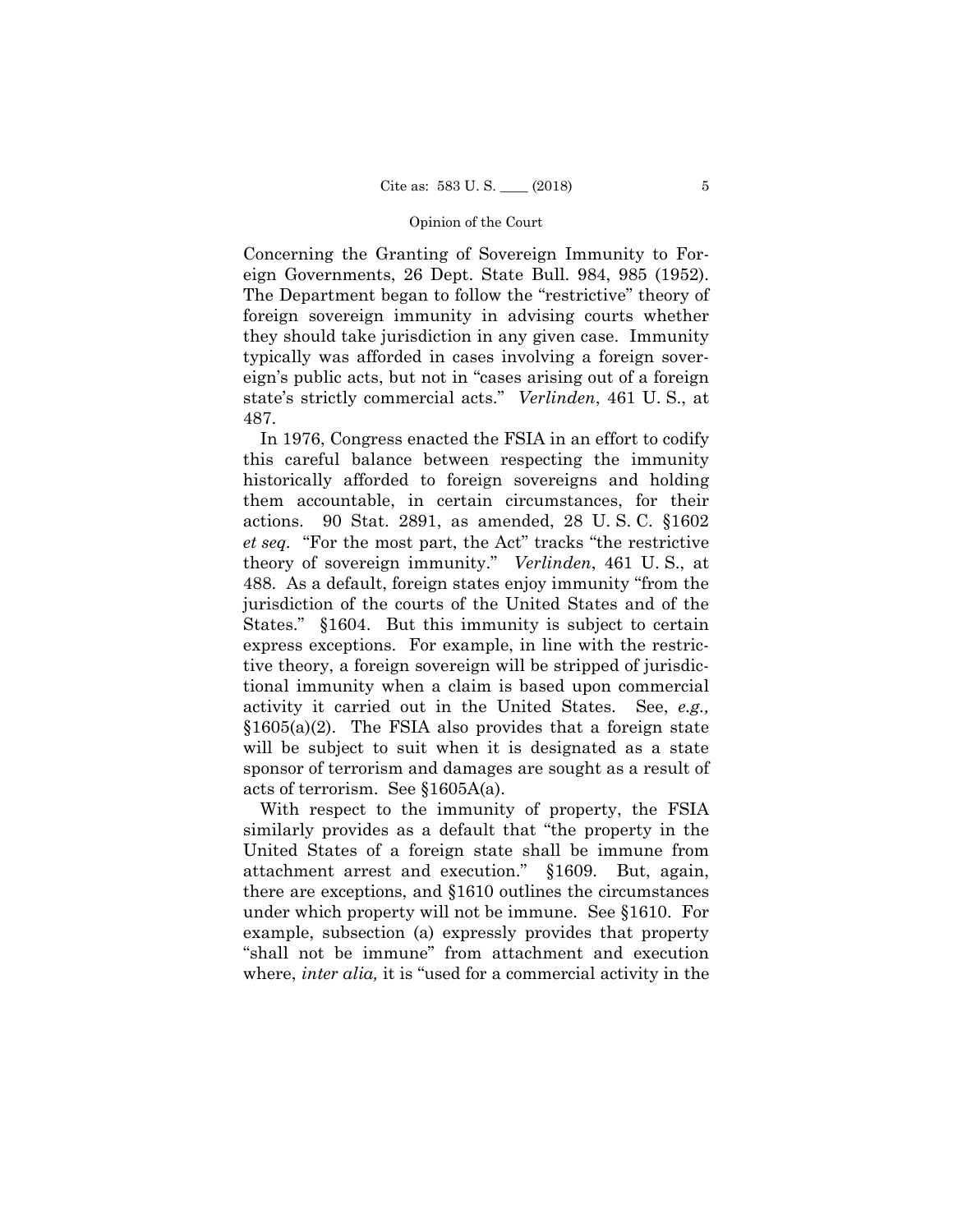United States" and the "judgment relates to a claim for which the foreign state is not immune under section 1605A or section 1605(a)(7) (as such section was in effect on January 27, 2008), regardless of whether the property is or was involved with the act upon which the claim is based." §1610(a)(7).

Prior to 2008, the FSIA did not address expressly under what circumstances, if any, the agencies or instrumentalities of a foreign state could be held liable for judgments against the state. Faced with that question in *First Nat. City Bank* v. *Banco Para el Comercio Exterior de Cuba*, 462 U. S. 611 (1983) (*Bancec*), this Court held that "government instrumentalities established as juridical entities distinct and independent from their sovereign should normally be treated as such." *Id.*, at 626–627. Thus, as a default, those agencies and instrumentalities of a foreign state were to be considered separate legal entities that cannot be held liable for acts of the foreign state. See *id.,*  at 628.

Nevertheless, the Court recognized that such a stringent rule should not be without exceptions. The Court suggested that liability would be warranted, for example, "where a corporate entity is so extensively controlled by [the state] that a relationship of principal and agent is created," id., at 629, or where recognizing the state and its agency or instrumentality as distinct entities "would work fraud or injustice," *ibid.* (internal quotation marks omitted). See *id.,* at 630. But the Court declined to develop a "mechanical formula for determining" when these exceptions should apply, *id.,* at 633, leaving lower courts with the task of assessing the availability of exceptions on a case-by-case basis. Over time, the Courts of Appeals coalesced around the following five factors (referred to as the *Bancec* factors) to aid in this analysis:

"(1) the level of economic control by the government;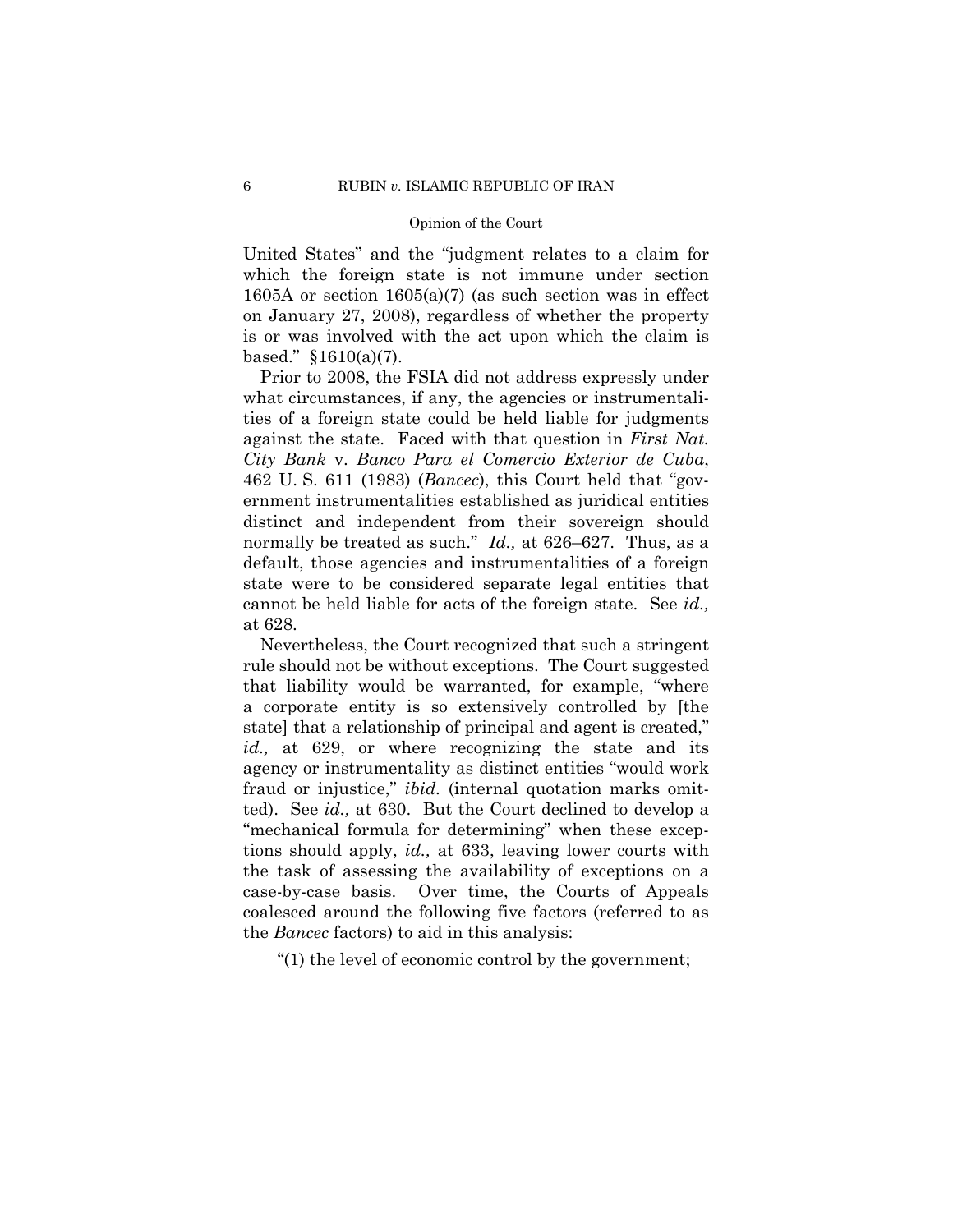"(2) whether the entity's profits go to the government;

"(3) the degree to which government officials manage the entity or otherwise have a hand in its daily affairs;

"(4) whether the government is the real beneficiary of the entity's conduct; and

"(5) whether adherence to separate identities would entitle the foreign state to benefits in United States courts while avoiding its obligations." *Walter Fuller Aircraft Sales, Inc.* v. *Republic of Philippines*, 965 F. 2d 1375, 1380, n. 7 (CA5 1992); see also *Flatow* v. *Islamic Republic of Iran*, 308 F. 3d 1065, 1071, n. 9 (CA9 2002).

 §1610(g). See NDAA §1083(b)(3)(D), 122 Stat. 341–342. In 2008, Congress amended the FSIA and added Section  $1610(g)(1)$  provides:

"(g) Property in Certain Actions.—

"(1) In general. [T]he property of a foreign state against which a judgment is entered under section 1605A, and the property of an agency or instrumentality of such a state, including property that is a separate juridical entity or is an interest held directly or indirectly in a separate juridical entity, is subject to attachment in aid of execution, and execution, upon that judgment as provided in this section, regardless of—

"(A) the level of economic control over the property by the government of the foreign state;

"(B) whether the profits of the property go to that government;

"(C) the degree to which officials of that government manage the property or otherwise control its daily affairs;

"(D) whether that government is the sole beneficiary in interest of the property; or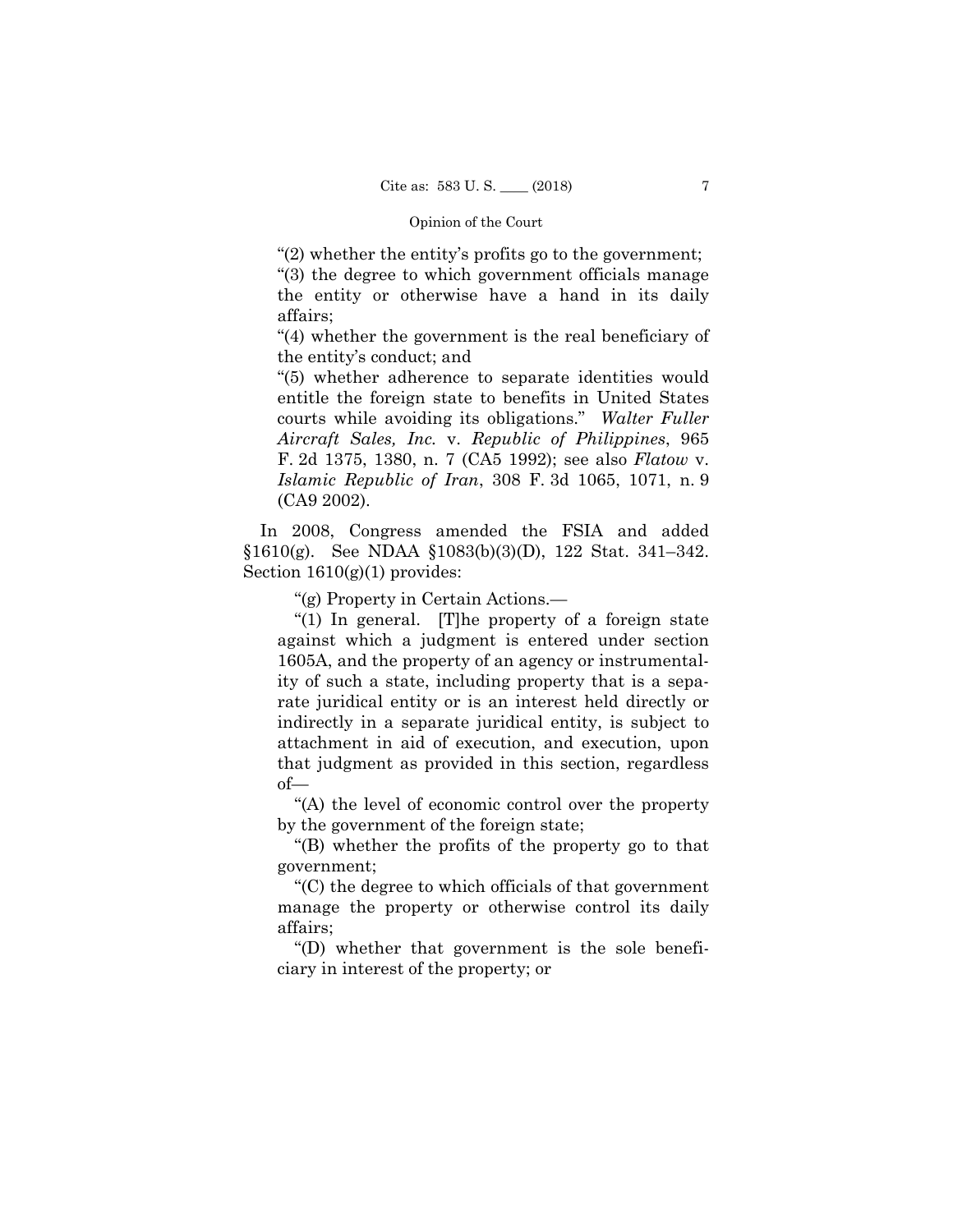"(E) whether establishing the property as a separate entity would entitle the foreign state to benefits in United States courts while avoiding its obligations."

 issue at hand is whether §1610(g) does something more; whether, like the commercial activity exception in Subparagraphs (A) through (E) incorporate almost verbatim the five *Bancec* factors, leaving no dispute that, at a minimum, §1610(g) serves to abrogate *Bancec* with respect to the liability of agencies and instrumentalities of a foreign state where a §1605A judgment holder seeks to satisfy a judgment held against the foreign state. The  $$1610(a)(7)$ , it provides an independent exception to immunity so that it allows a §1605A judgment holder to attach and execute against *any* property of the foreign state, regardless of whether the property is deprived of immunity elsewhere in §1610.

## II

We turn first to the text of the statute. Section  $1610(g)(1)$  provides that certain property will be "subject" to attachment in aid of execution, and execution, upon [a §1605A] judgment *as provided in this section*." (Emphasis added.) The most natural reading is that "this section" refers to  $$1610$  as a whole, so that  $$1610(g)(1)$  will govern the attachment and execution of property that is exempted from the grant of immunity as provided elsewhere in §1610. Cf. *Reno* v. *American-Arab Anti-Discrimination Comm.*, 525 U. S. 471, 487 (1999) (noting that the phrase "[e]xcept as provided in this section" in one subsection serves to incorporate "the rest of" the section in which the subsection appears).

Other provisions of §1610 unambiguously revoke the immunity of property of a foreign state, including specifically where a plaintiff holds a judgment under §1605A, provided certain express conditions are satisfied. For example, subsection (a) provides that "property in the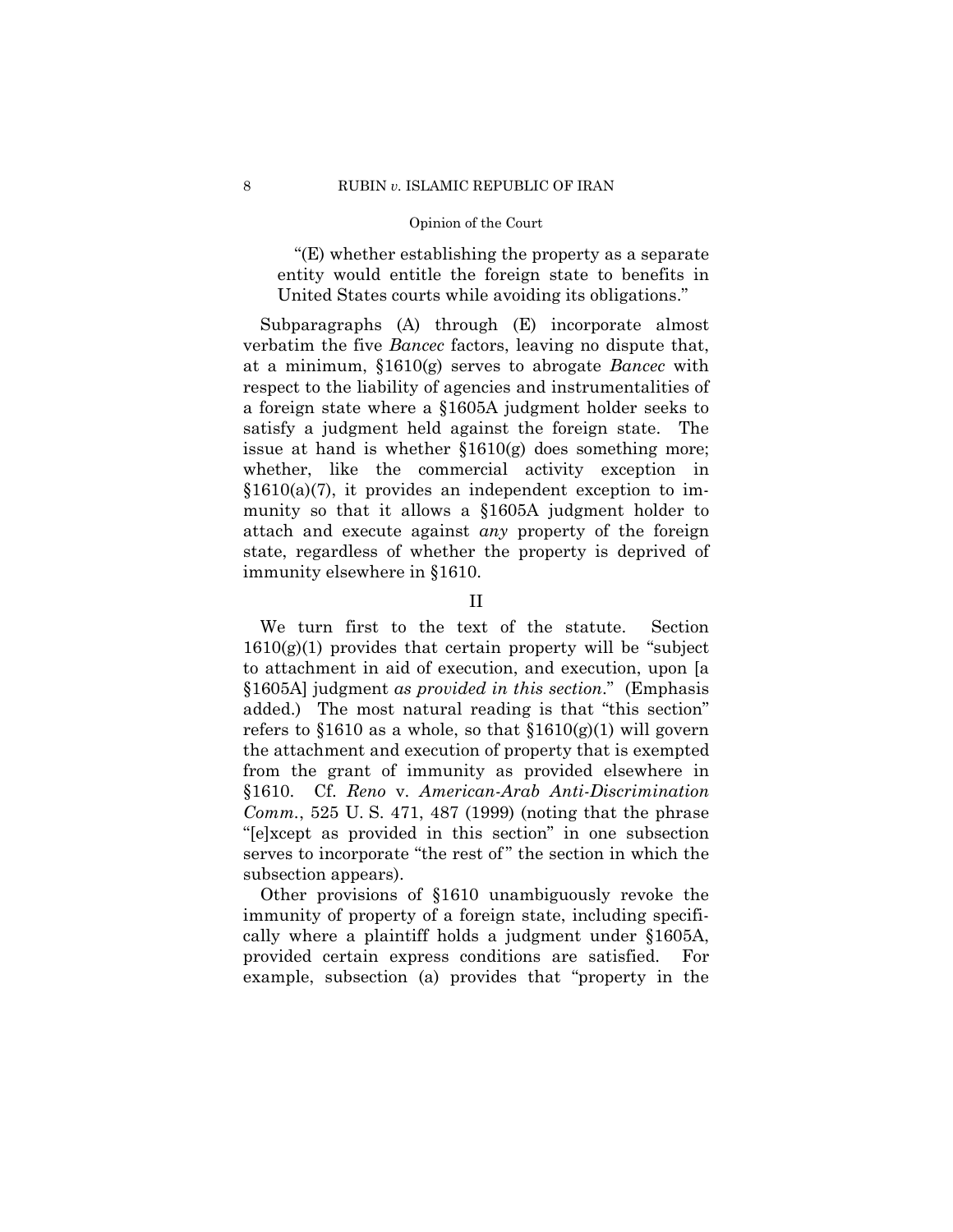foreign state is not immune under section 1605A . . . ." United States . . . used for a commercial activity in the United States . . . shall not be immune" from attachment and execution in seven enumerated circumstances, including when "the judgment relates to a claim for which the  $$1610(a)(7)$ . Subsections (b), (d), and (e) similarly set out circumstances in which certain property of a foreign state "shall not be immune."4 And two other provisions within §1610 specifically allow §1605A judgment holders to attach and execute against property of a foreign state, "[n]otwithstanding any other provision of law," including those provisions otherwise granting immunity, but only with respect to assets associated with certain regulated and prohibited financial transactions. See  $$1610(f)(1)(A);$ Terrorism Risk Insurance Act of 2002 (TRIA), §201(a), 116 Stat. 2337, note following 28 U. S. C. §1610.

Section 1610(g) conspicuously lacks the textual markers, "shall not be immune" or "notwithstanding any other provision of law," that would have shown that it serves as an independent avenue for abrogation of immunity. In fact, its use of the phrase "as provided in this section" signals the opposite: A judgment holder seeking to take advantage of  $$1610(g)(1)$  must identify a basis under one of §1610's express immunity-abrogating provisions to attach and execute against a relevant property.

Reading §1610(g) in this way still provides relief to judgment holders who previously would not have been able to attach and execute against property of an agency or instrumentality of a foreign state in light of this Court's decision in *Bancec*. Suppose, for instance, that plaintiffs obtain a §1605A judgment against a foreign state and seek

 $4$  Section 1610(b), for example, provides that "any property . . . of [the] agency or instrumentality of a foreign state engaged in commercial activity in the United States shall not be immune" from attachment and execution in satisfaction of a judgment on a claim for which the agency or instrumentality is not immune under §1605A. §1610(b)(3).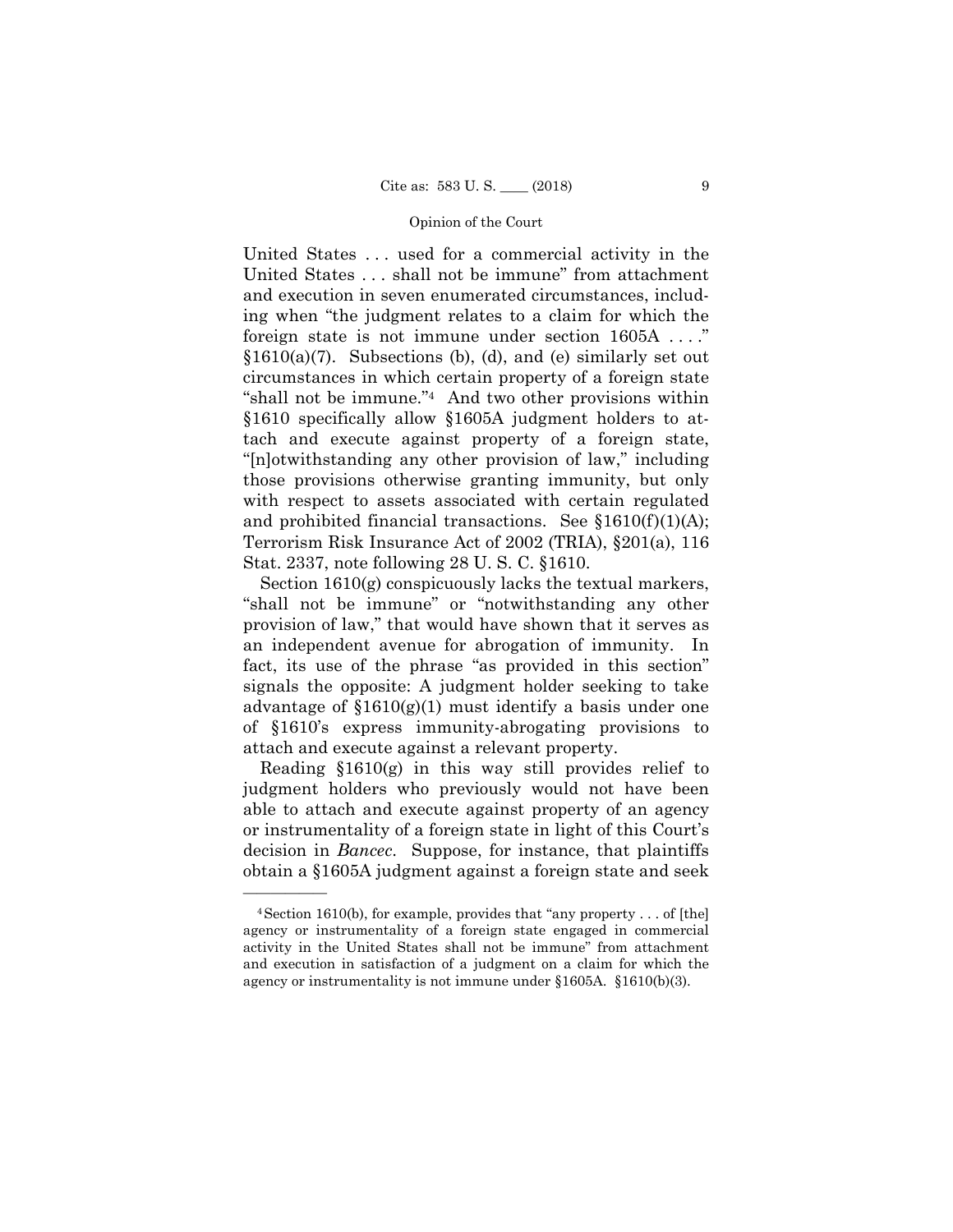to collect against the assets located in the United States of a state-owned telecommunications company. Cf. *Alejandre* v. *Telefonica Larga Distancia de Puerto Rico, Inc.*, 183 F. 3d 1277 (CA11 1999). Prior to the enactment of  $$1610(g)$ , the plaintiffs would have had to establish that the *Bancec* factors favor holding the agency or instrumentality liable for the foreign state's misconduct. With §1610(g), however, the plaintiffs could attach and execute against the property of the state-owned entity regardless of the *Bancec* factors, so long as the plaintiffs can establish that the property is otherwise not immune (*e.g.,* pursuant to §1610(a)(7) because it is used in commercial activity in the United States).

Moreover, our reading of  $$1610(g)(1)$  is consistent "with one of the most basic interpretive canons, that [a] statute should be construed so that effect is given to all its provisions, so that no part will be inoperative or superfluous, void or insignificant." *Corley* v. *United States*, 556 U. S. 303, 314 (2009) (internal quotation marks omitted). Section 1610 expressly references §1605A judgments in its immunity-abrogating provisions, such as 28 U. S. C.  $\S$ §1610(a)(7), (b)(3), (f)(1), and §201 of the TRIA, showing that those provisions extend to §1605A judgment holders' ability to attach and execute against property. If the Court were to conclude that  $$1610(g)$  establishes a basis for the withdrawal of property immunity any time a plaintiff holds a judgment under §1605A, each of those provisions would be rendered superfluous because a judgment holder could always turn to §1610(g), regardless of whether the conditions of any other provision were met.5

<sup>5</sup>To the extent petitioners suggest that those references to §1605A were inadvertent, see Brief for Petitioners 41–44, the statutory history further supports the conclusion that  $$1610(a)(7)$  applies to  $$1605A$ judgment holders, as the reference to  $$1605A$  was added to  $$1610(a)(7)$ in the same Act that created §§1605A and 1610(g). See NDAA §§1083(a), (b)(3), 122 Stat. 338–342.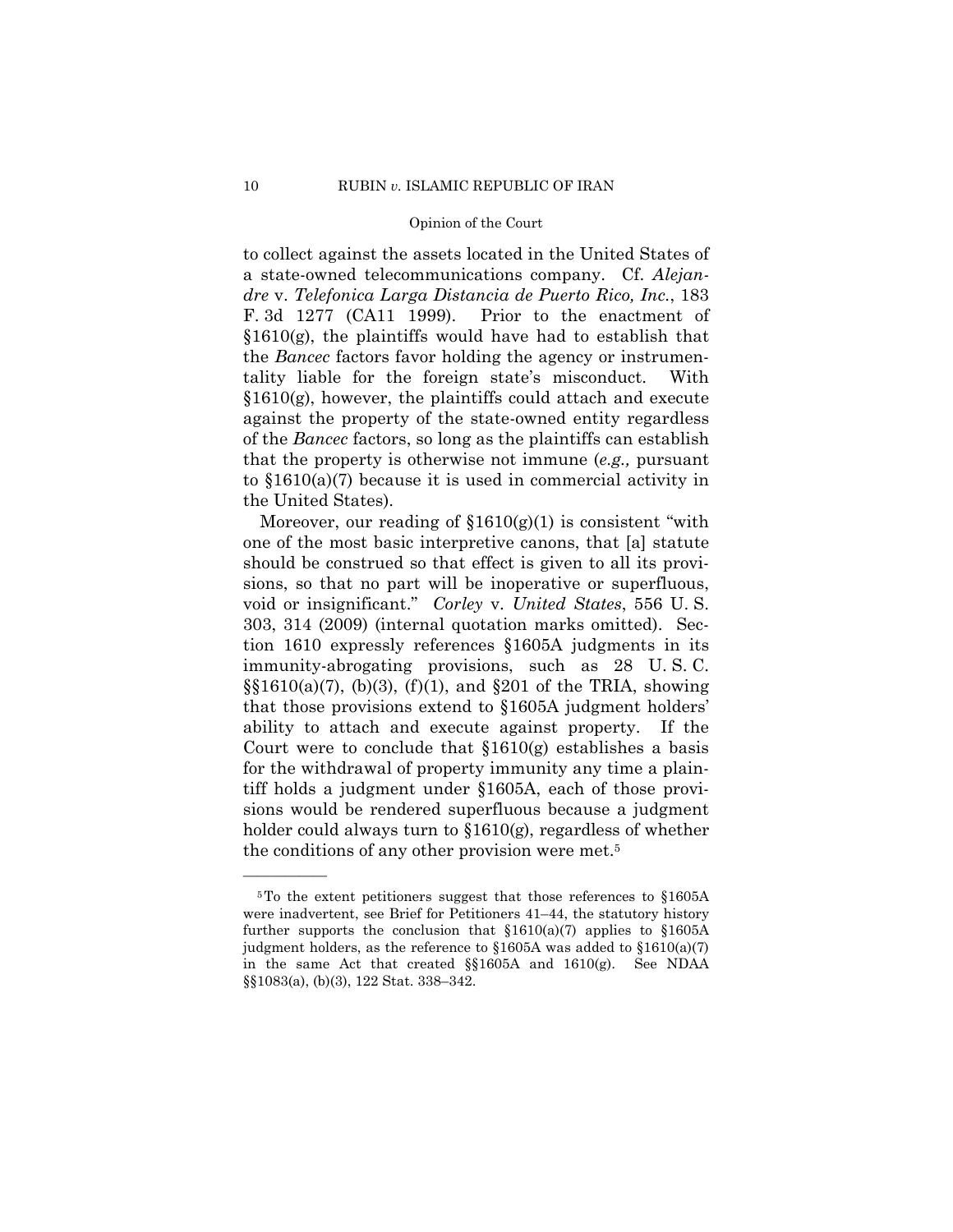The Court's interpretation of §1610(g) is also consistent with the historical practice of rescinding attachment and execution immunity primarily in the context of a foreign state's commercial acts. See *Verlinden*, 461 U. S., at 487– 488. Indeed, the FSIA expressly provides in its findings and declaration of purpose that

"[u]nder international law, states are not immune from the jurisdiction of foreign courts insofar as their commercial activities are concerned, and their commercial property may be levied upon for the satisfaction of judgments rendered against them in connection with their commercial activities." §1602.

This focus of the FSIA is reflected within §1610, as subsections (a), (b), and (d) all outline exceptions to immunity of property when that property is used for commercial activity. The Court's reading of §1610(g) means that individuals with §1605A judgments against a foreign state must primarily invoke other provisions revoking the grant of immunity for property related to commercial activity, including  $$1610(a)(7)$ , unless the property is expressly carved out in an exception that applies "[n]otwithstanding any other provision of law,"  $$1610(f)(1)(A);$   $$201(a)$  of the TRIA. That result is consistent with the history and structure of the FSIA.

Throughout the FSIA, special avenues of relief to victims of terrorism exist, even absent a nexus to commercial activity. Where the FSIA goes so far as to divest a foreign state or property of immunity in relation to terrorismrelated judgments, however, it does so expressly. See  $\S$ [605A, 1610(a)(7), (b)(3), (f)(1)(A);  $\S$ 201(a) of the TRIA. Out of respect for the delicate balance that Congress struck in enacting the FSIA, we decline to read into the statute a blanket abrogation of attachment and execution immunity for §1605A judgment holders absent a clearer indication of Congress' intent.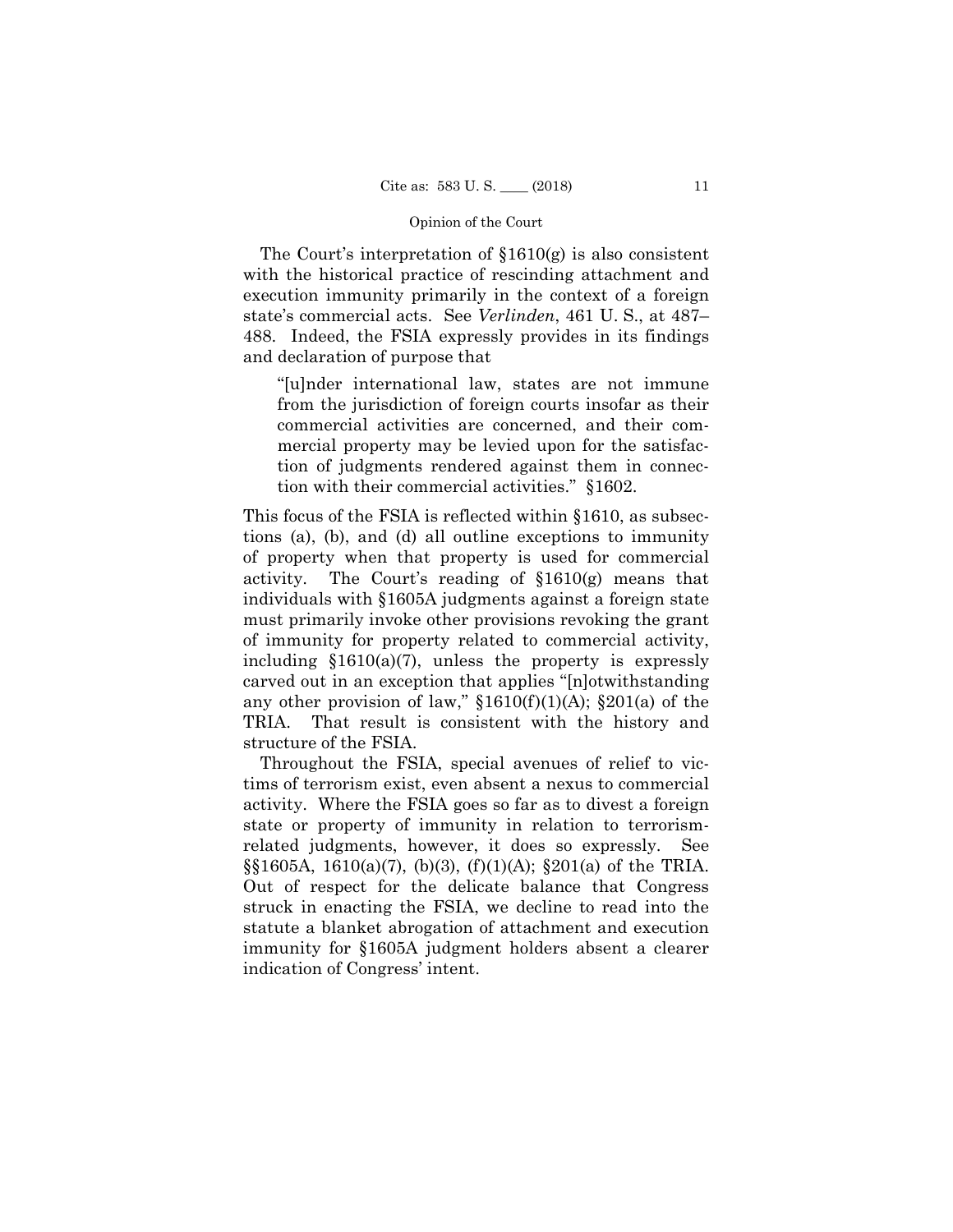## III A

Petitioners resist that the phrase "as provided in this section" refers to §1610 as a whole and contend that Congress more likely was referencing a specific provision within §1610 or a section in the NDAA. That explanation is unpersuasive.

Petitioners first assert that "this section" might refer to procedures contained in §1610(f). Section 1610(f) permits §1605A judgment holders to attach and execute against property associated with certain regulated and prohibited financial transactions,  $$1610(f)(1)$ , and it provides that the United States Secretary of State and Secretary of the Treasury will make every effort to assist in "identifying, locating, and executing against the property of [a] foreign state or any agency or instrumentality of such state,"  $$1610(f)(2)$ . Petitioners point out that paragraph (1) of subsection (f) has never come into effect because it was immediately waived by the President after it was enacted, pursuant to  $$1610(f)(3)$ .<sup>6</sup> So, the argument goes, it would make sense that Congress created  $$1610(g)$  as an alternative mechanism to achieve a similar result.7

This is a strained and unnatural reading of the phrase "as provided in this section." In enacting  $\S 201(a)$  of the TRIA, which, similar to 28 U. S. C. §1610(f), permits attachment and execution against blocked assets, Congress signaled that it was rescinding immunity by permitting attachment and execution "[n]otwithstanding any other provision of law." See §201(a) of the TRIA. Had

 withdrawn. See Pres. Determ. No. 99–1, 63 Fed. Reg. 59201 (1998);  $6$ Section 1610(f)(3) authorizes the President to waive paragraph (1) of subsection (f) "in the interest of national security." President Clinton immediately waived the provision, and the waiver has never been

Pres. Determ. No. 2001–03, 65 Fed. Reg. 66483 (2000). 7Petitioners reference the decision of the Court of Appeals for the Ninth Circuit in *Bennett*, 825 F. 3d 949, in support of this position.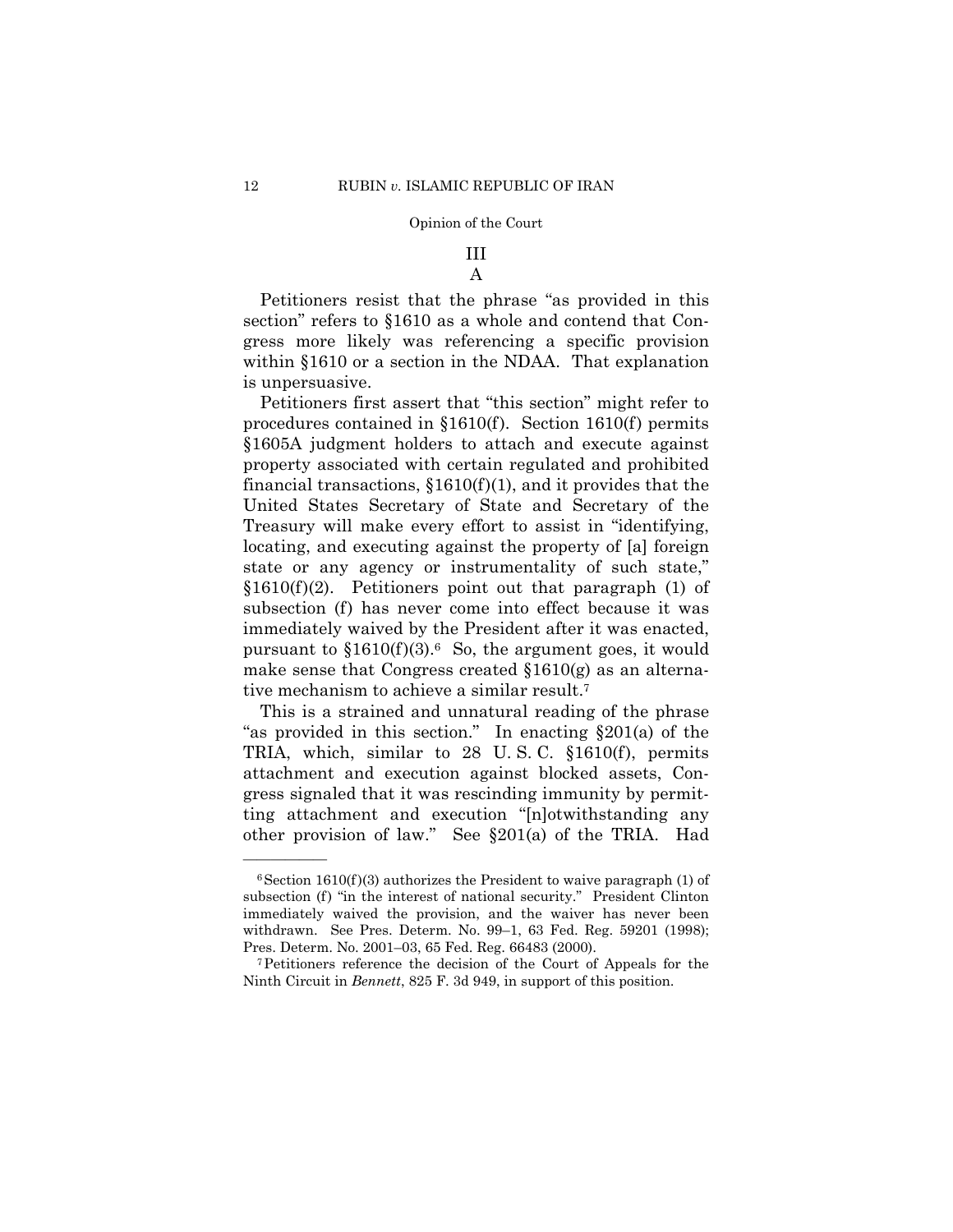Congress likewise intended §1610(g) to have such an effect, it knew how to say so. Cf. *Bank Markazi* v. *Peterson*, 578 U. S. \_\_\_, \_\_\_, n. 2 (2016) (slip op., at 4, n. 2) (noting that "[s]ection 1610(g) does not take precedence over 'any other provision of law,' as the TRIA does").

Petitioners fare no better in arguing that Congress may have intended "this section" to refer only to the instruction in §1610(f)(2) that the United States Government assist in identifying assets. Section 1610(f)(2) does not provide for attachment or execution at all, so petitioners' argument does not account for the lack of textual indicators that exist in provisions like  $\S$ {1610(a)(7) and (f)(1) that unambiguously abrogate immunity and permit attachment and execution.

 NDAA. Section 1083(b)(3) of the NDAA provides that "Section 1610 of title 28, United States Code, is amended Finally, petitioners assert that "this section" could possibly reflect a drafting error that was intended to actually refer to §1083 of the NDAA, the Public Law in which  $$1610(g)$  was enacted. This interpretation would require not only a stark deviation from the plain text of §1610(g), but also a departure from the clear text of the . . . by adding at the end" the new subsection "(g)." 122 Stat. 341. The language "this section" within (g), then, clearly and expressly incorporates the NDAA's reference to "Section 1610" as a whole. There is no basis to conclude that Congress' failure to change "this section" in  $$1610(g)$ was the result of a mere drafting error.

## B

In an effort to show that  $$1610(g)$  does much more than simply abrogate the *Bancec* factors, petitioners argue that the words "property of a foreign state," which appear in the first substantive clause of  $$1610(g)$ , would otherwise be rendered superfluous because the property of a foreign state will never be subject to a *Bancec* inquiry. By its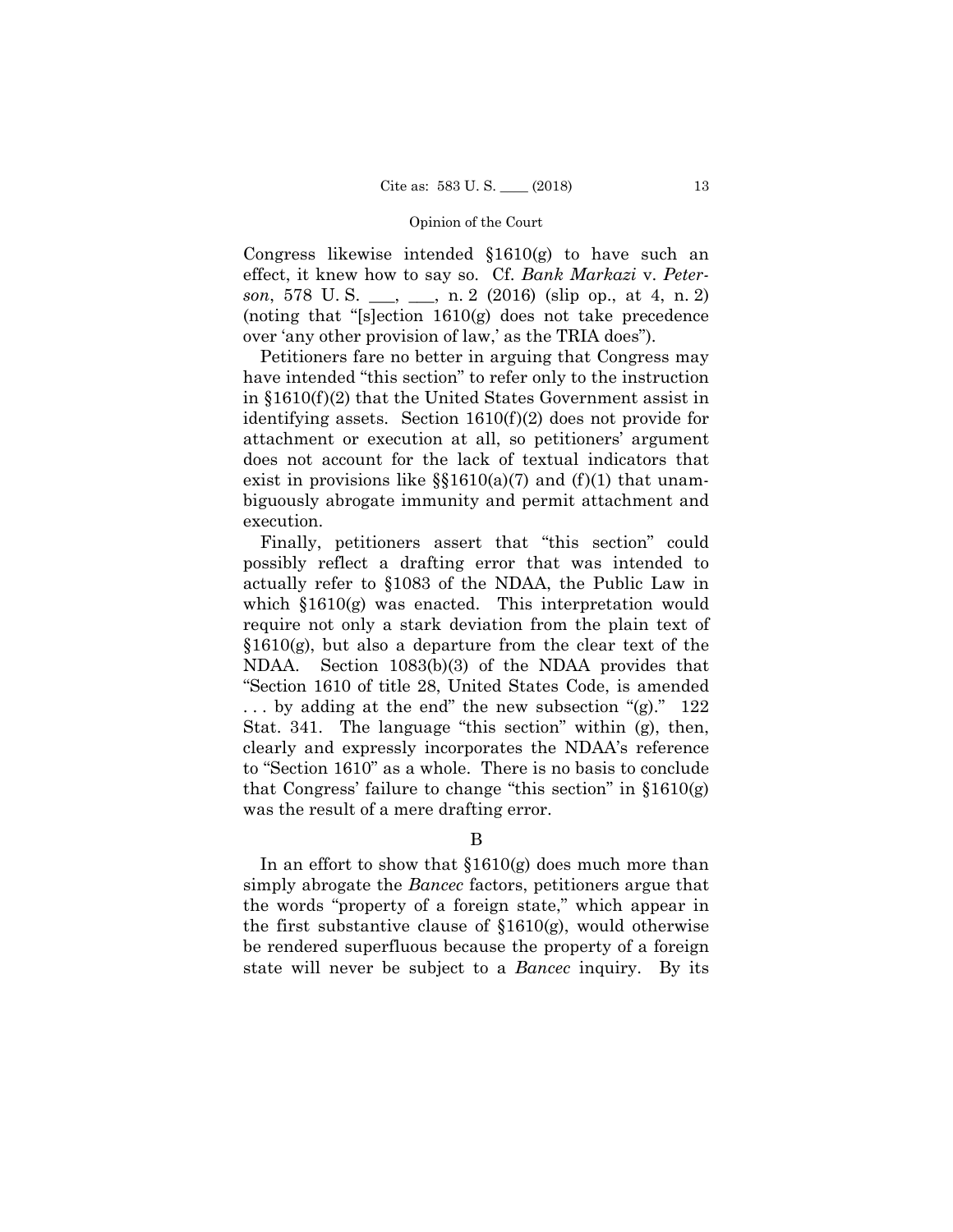plain text,  $$1610(g)(1)$  permits enforcement of a  $$1605A$ judgment against both the property of a foreign state and the property of the agencies or instrumentalities of that foreign state. Because the *Bancec* factors would never have applied to the property of a foreign state, petitioners contend, those words must signal something else: that §1610(g) provides an independent basis for the withdrawal of immunity.

The words "property of a foreign state" accomplish at least two things, however, that are consistent with the Court's understanding of the effect of §1610(g). First, §1610(g) serves to identify in one place all the categories of property that will be available to §1605A judgment holders for attachment and execution, whether it is "property of the foreign state" or property of its agencies or instrumentalities, and commands that the availability of such property will not be limited by the *Bancec* factors. So long as the property is deprived of its immunity "as provided in  $[\$1610]$ ," all of the types of property identified in  $§1610(g)$ will be available to §1605A judgment holders.

Second, in the context of the entire phrase, "the property of a foreign state against which a judgment is entered under section 1605A," the words "foreign state" identify the type of judgment that will invoke application of §1610(g); specifically, a judgment held against a foreign state and entered under §1605A. Without this opening phrase, §1610(g) would abrogate the *Bancec* presumption of separateness in all cases, not just those involving terrorism judgments under §1605A. The words, "property of a foreign state," thus, are not rendered superfluous under the Court's reading because they do not merely identify a category of property that is subject to  $$1610(g)$  but also help inform when §1610(g) will apply in the first place. Indeed, §1610(g) would make no sense if those words were removed.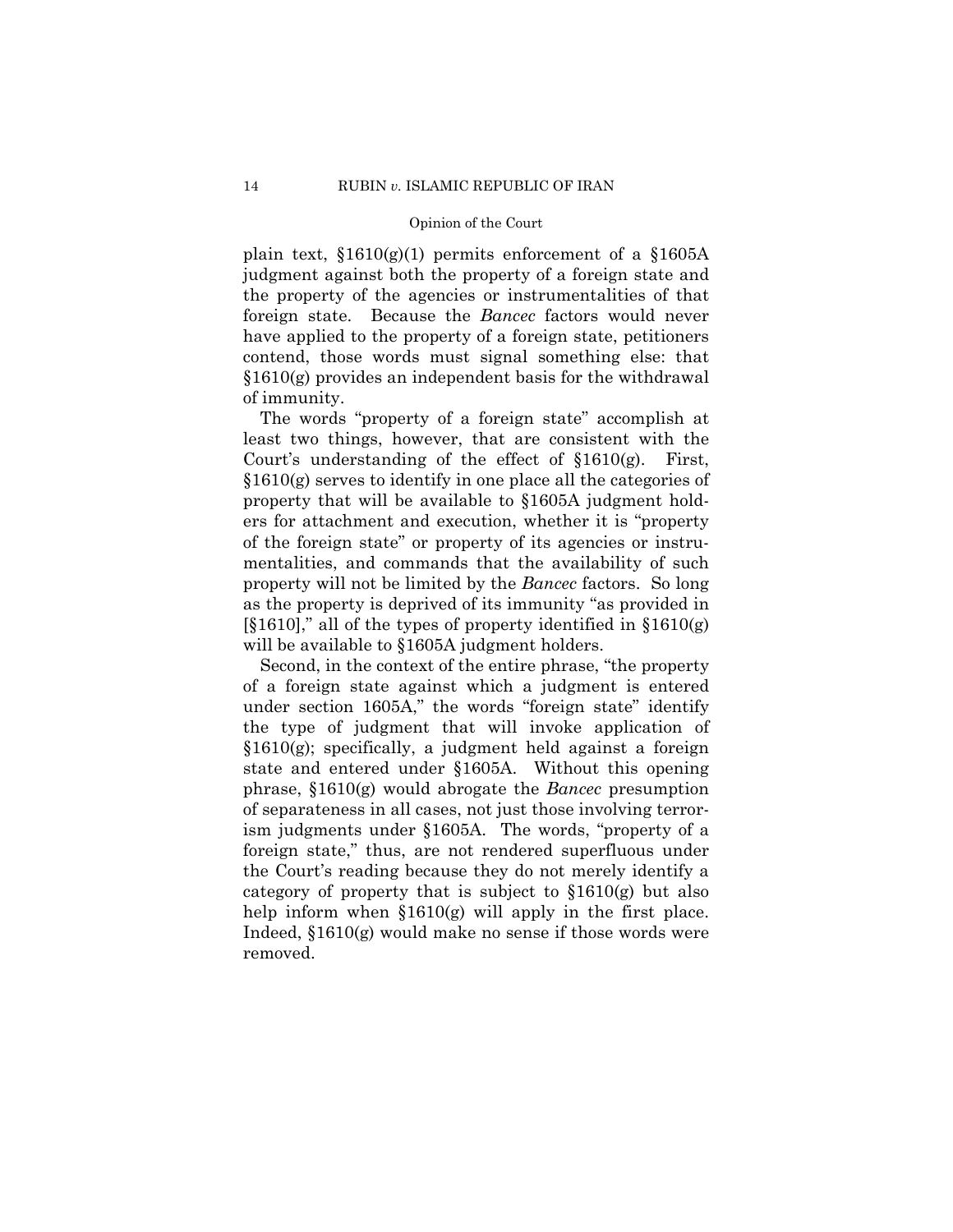#### $\mathcal{C}$

All else aside, petitioners contend that any uncertainty in §1610(g) should be resolved by giving full effect to the legislative purpose behind its enactment. Petitioners posit that Congress enacted §1610(g) "with the specific purpose of removing the remaining obstacles to terrorism judgment enforcement." Brief for Petitioners 26. In support of that position, they reference a brief discussion of  $$1610(g)$ in a footnote to the Court's decision in *Bank Markazi*, 578 U. S. \_\_\_, that notes that Congress "expand[ed] the availability of assets for postjudgment execution" when it added §1610(g) by making "available for execution the property (whether or not blocked) of a foreign state sponsor of terrorism, or its agency or instrumentality, to satisfy a judgment against that state." *Id.,* at \_\_\_, n. 2 (slip op., at 4, n. 2). But *Bank Markazi*'s characterization of §1610(g) simply mirrors the text of §1610(g) and is entirely consistent with the Court's holding today that §1610(g) expands the assets available for attachment and execution by abrogating this Court's decision in *Bancec* with respect to judgments held under §1605A. Beyond their citation to *Bank Markazi*, petitioners have not directed us to any evidence that supports their position that §1610(g) was intended to divest all property of a foreign state or its agencies or instrumentalities of immunity.

## IV

For the foregoing reasons, we conclude that 28 U. S. C. §1610(g) does not provide a freestanding basis for parties holding a judgment under §1605A to attach and execute against the property of a foreign state, where the immunity of the property is not otherwise rescinded under a separate provision within §1610. The judgment of the Seventh Circuit is affirmed.

*It is so ordered.*